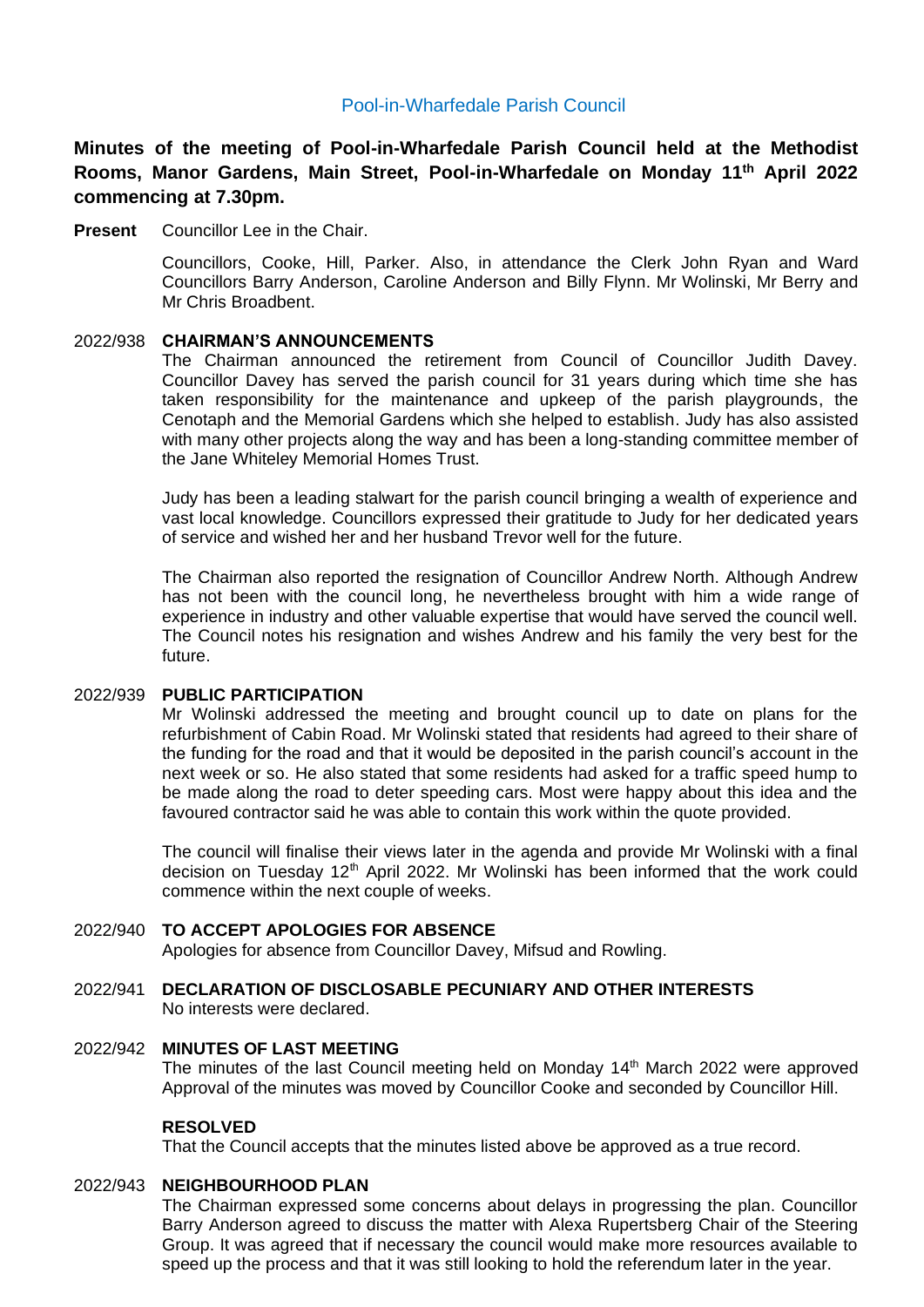#### 2022/944 **CABIN ROAD**

Councillors discussed the information provided by Mr Wolinski earlier in the meeting and raised one or two further concerns. It was agreed to go ahead with the scheme to refurbish the road as a more permanent measure to patching up the road every year or so. The favoured contractors guarantee of 10 years was noted. Councillors expressed their concern about the proposed road hump, whilst going along with residents wishes no additional costs should be added to the quote of £11,500.

Also in approving the scheme and the work involved the council wished residents to note that it would not accept responsibility for any damage caused to vehicles by the road hump or by any work undertaken in respect of drains and drainage systems. The Council's liabilities remain for the surface of the road only. It is expected that this is made clear to residents.

### **RESOLVED**

That the Council through its budget commits £6,000 towards the cost of the refurbishment of the road subject to the remaining costs being picked up by the residents and those funds being deposited in the Council's main account before any work is undertaken. The clerk will contact Mr Wolinski expressing the Council's agreement and relaying the concerns about the road hump and future liabilities.

#### 2022/945 **ROAD SAFETY ISSUES IN POOL**

It was noted that consultation has started on the proposed 20 mph scheme for the village. Any concerns or objections raised by residents will be fully investigated by Leeds City Council with remedies proposed where possible. The process has the potential to delay the implementation of the scheme.

The clerk informed council that he has written to the Chairman of Pool Football Club about the parking issues on Wharfe Crescent. The Chairman will once again ask supporters and players to park sympathetically in the neighbourhood.

Councillor Hill also raised concerns about heavy goods vehicles turning left into the lower half of Old Pool Bank Road from the A660. This is an ongoing problem which is difficult to resolve as the road fails to meet any criteria adopted by Leeds City Council to improve road safety and improvement issues.

# 2022/945 **QUEENS PLATINUM JUBILEE JUNE 2nd to JIUNE 5th 2022.**

Councillor Lee reported that she had approached the Garden Angels to sort and plant a tree to commemorate the Queens Platinum Jubilee. Councillor Lee will also organise the plaque to go beside the tree which is to be planted in grounds held by the Pool Riverside Trust Recreation Ground Committee.

Councillor Hill also expressed his disappointment that the recent residents group established to organise a public event to celebrate the Queens Platinum Jubilee has folded unable to find enough organisers to hold and promote an event.

The Council has no specific plans of its own but will support events where possible.

# 2022/946 **COUNCIL COMMUNICATIONS**

The clerk brought councillors up to date with the Parish Council's Facebook Page and recent activity. The free survey conducted by Breakthrough Communications had been circulated, a few issues were raised which have been addressed by the clerk. Councillors noted the video placed by the clerk on the council's and community's Facebook pages looking to recruit new councillors,

### **RESOLVED**

That the Clerk continues to make progress on the Facebook Page/Group for the Council and to post news items of interest on them and the residents pages as and when available.